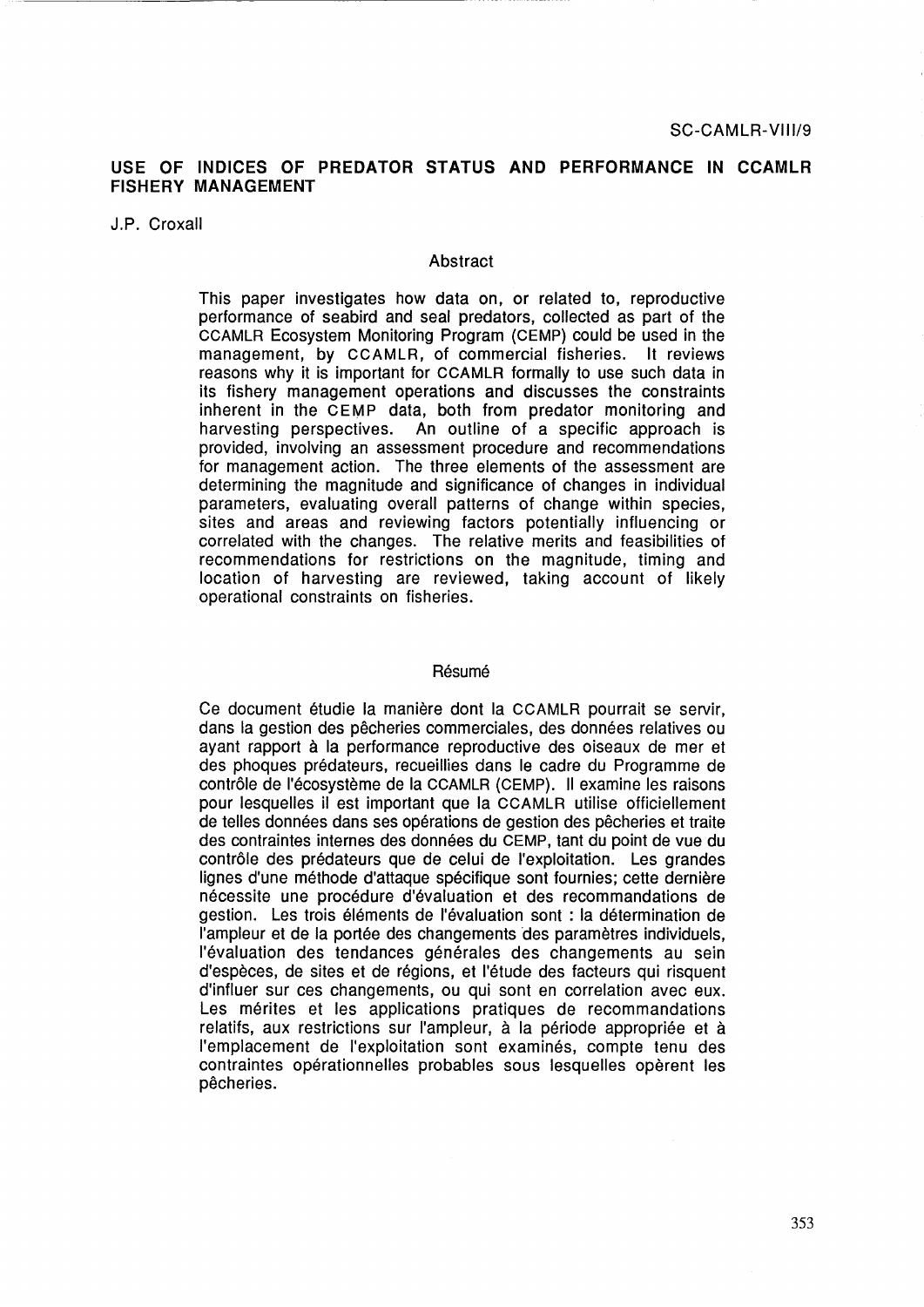### Резюме

В настоящем документе рассматривается вопрос о том. каким образом собранные в ходе работ по Программе АНТКОМа по мониторингу экосистемы (СЕМР) данные по эффективности воспроизводства хищных морских птиц и тюленей, и связанные с ними данные, могут быть использованы АНТКОМом при управлении коммерческим промыслом. В документе рассматриваются причины, по которым АНТКОМУ следует в официальном порядке использовать такие данные при управлении промыслом. В локументе также рассматриваются ограничения СЕМР как при мониторинге применимости данных хищников, так и при управлении промыслом. Предлагается обзор конкретного подхода, включающий процедуру управления. оценки и рекомендации в отношении Процедура оценки состоит из трех элементов, которые определяют величину и значение изменений отдельных параметров, оценивают общие закономерности процесса изменения видов, участков и районов и рассматривают факторы, оказывающие потенциальное воздействие или связанные с изменениями. Рассматриваются относительные преимущества  $\mathbf{M}$ пригодность рекомендаций  $\overline{u}$ ограничению объема, времени ведения и места ведения промысла, при этом во внимание принимаются вероятные оперативные ограничения промысла.

#### Resumen

Este documento investiga como los datos acerca de, o relacionados con, la acción reproductora de las aves marinas y focas depredadoras. recopilados como parte del Programa de Seguimiento del Ecosistema de la CCRVMA (CEMP) podrían ser utilizados en la administración de pesca comercial por la CCRVMA. Este examina las razones por las cuales es importante que la CCRVMA use estos datos oficialmente en sus operaciones de administración de pesca y debate las obligaciones intrínsecas en los datos del CEMP, según las perspectivas de pesca y también del seguimiento de animales depredadores. Se provee un resumen de un enfoque específico, incluvendo un procedimiento de evaluación y recomendaciones para la administración. Los tres elementos de esta evaluación determinan la magnitud e importancia de los cambios en parámetros individuales, interpretación de los patrones generales de los cambios en ciertas especies, localidades y factores de análisis que potencialmente influven o son correlacionados con estos cambios. Los méritos relativos y viabilidad de las recomendaciones para las limitaciones impuestas en la magnitud. coordinación y localidad de la pesca son examinados, tomando en cuenta las posibles restricciones operacionales a las pesquerías.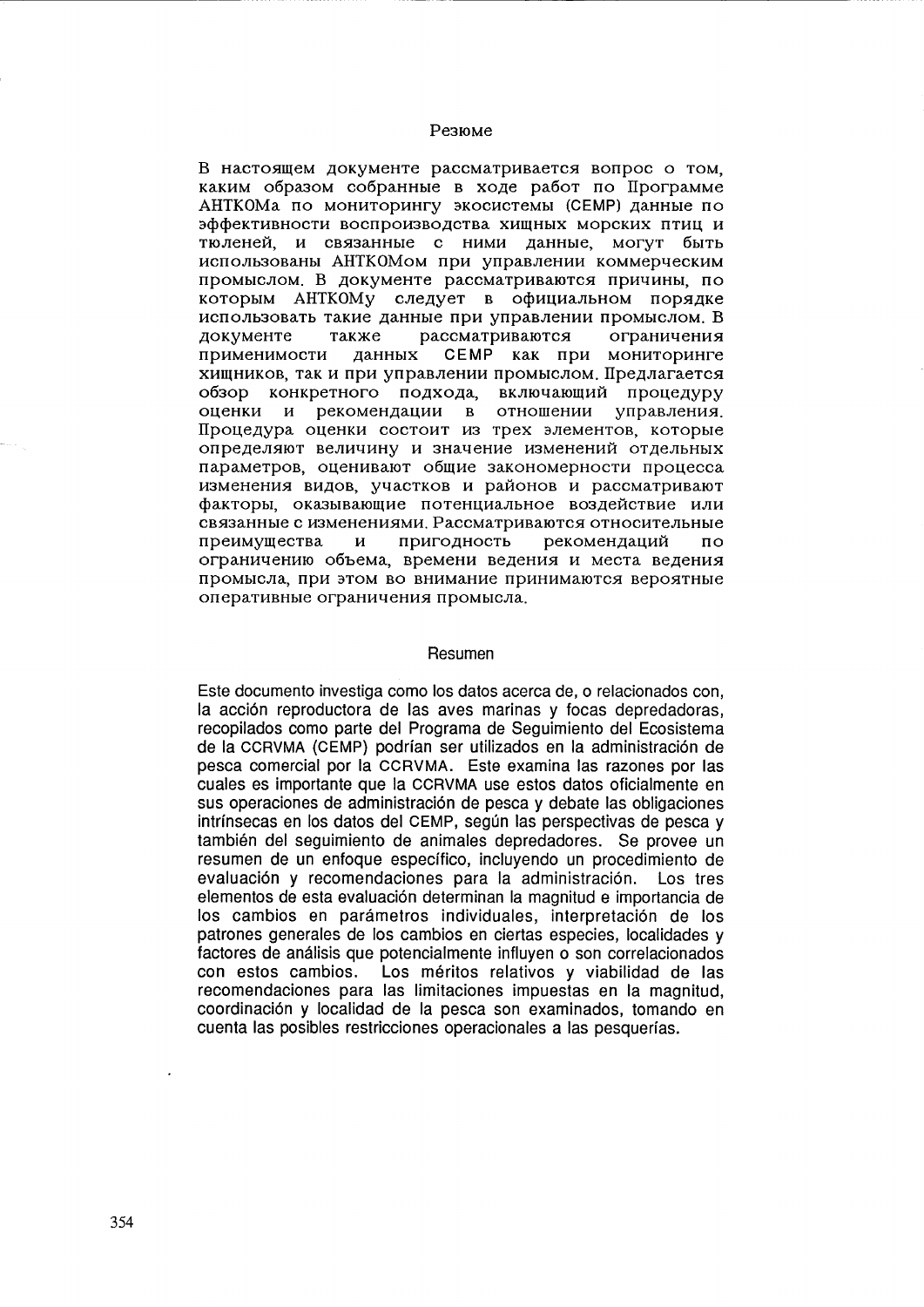## 1 . INTRODUCTION

#### 1.1 Background

An important part of the uniqueness of the Convention for the Conservation of Antarctic Marine Living Resources {CCAMLR) is the concern that exploitation of resources should not be detrimental to natural consumers (see Article 11, paragraph 3{b)). This obligation has led the Commission for the Conservation of Antarctic Marine Living Resources to develop, through its Scientific Committee, an Ecosystem Monitoring Program {CEMP) whose aims are "to detect and record significant changes in critical components of the ecosystem, to serve as the basis for the conservation of Antarctic Marine Living Resources. The monitoring system should be designed to distinguish between changes due to the harvesting of commercial species and changes due to environmental variability, both physical and biological" {SC-CAMLR-IV, paragraph 7.2). The program's terms of reference are set out in SC-CAMLR-111, paragraph 9.27.

The approach followed has been to start a system of regular recording of selected ecologically-orientated parameters of the populations of selected species of seals and seabirds and to try to develop schemes for monitoring harvested species and relevant environmental variables. This paper is concerned chiefly with the monitoring of predator species.

The choice of predator species has been based on reasonably objective criteria whose definition has evolved over several years (see SCAR 1979, p. 306; BIOMASS 1980, p. 16; BIOMASS 1982, p. 6; SC-CAMLR-IV, p. 172; SC-CAMLR-V, p. 149) and were most recently summarized by Croxall et al. (1988) as:

- " ( a) important components (in terms of prey consumption) of the Southern Ocean system;
	- (b) specialist predators on harvestable prey, especially krill;
	- (c) have broad geographical breeding ranges including sites near to and far from areas likely to be subject to intensive fishing;
	- (d) readily accessible at breeding sites and tolerant of human presence and activity."

Only very recently has attention started to focus on the objective selection of parameters according to criteria of accuracy (feasibility of repeatedly making accurate and precise measurements), relevance (closeness of linkage to and degree of dependence upon harvestable resources) and detectability (sensitivity of parameter to changes in food availability) (see Croxall et al. 1988, pp. 277 -278).

So far, however, no attention has been directed to arguably the most important point of all, how the data resulting from the monitoring program are to be used by CCAMLR in its management of the commercially exploited resources. This paper reviews why we should be trying to do this and suggests some approaches that might facilitate constructive progress towards realistic goals.

1.2 Why Does CCAMLR Need to Use Results from the CEMP in its Fishery Management Strategies?

I believe that there are at least two main reasons for doing this. First, in the eyes of many participants in and perhaps most observers of CCAMLR work, the main positive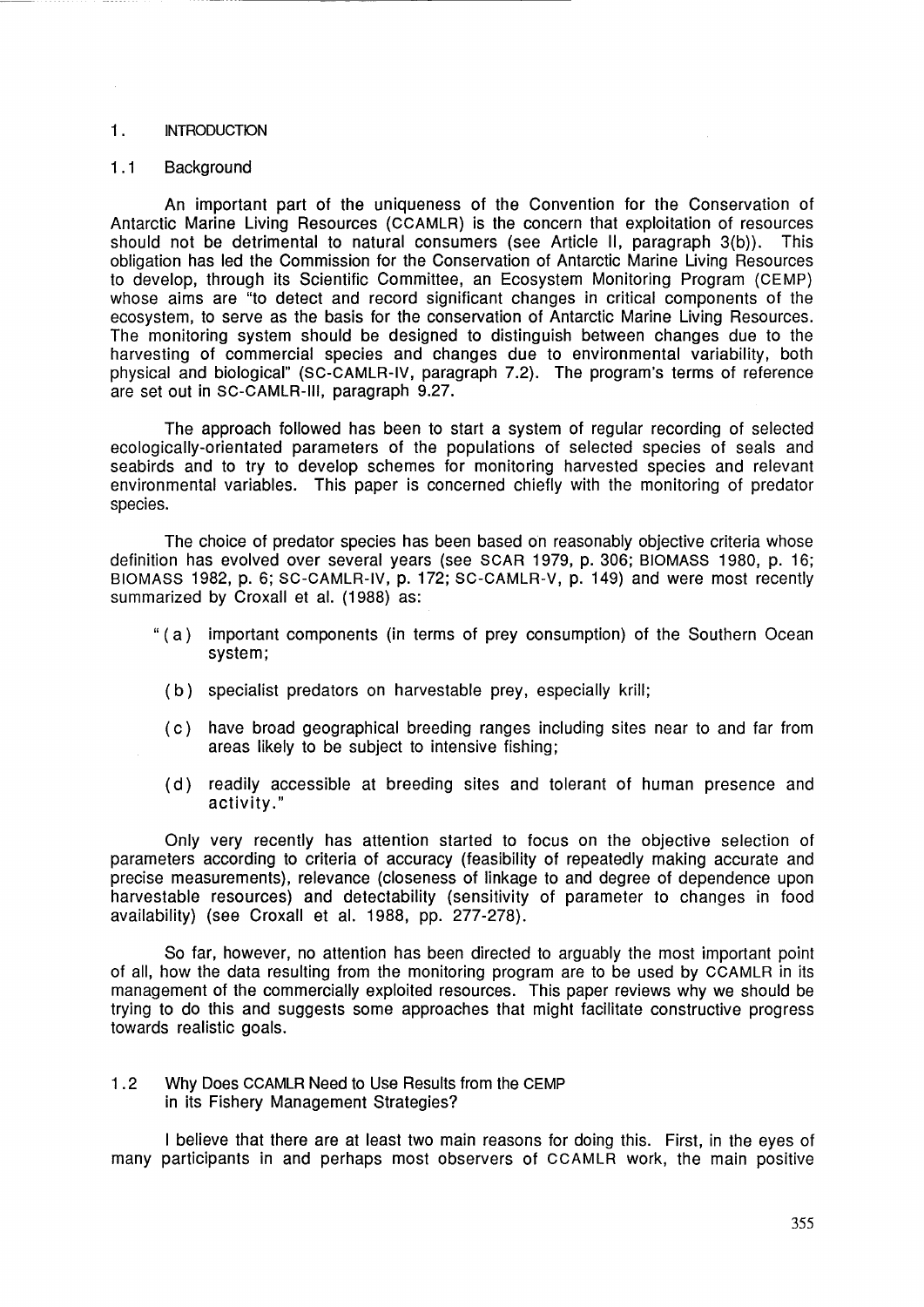element of this Convention is its explicit concern that exploitation of resources should not adversely effect natural consumers.

lt is this that chiefly distinguishes CCAMLR from conventional fishery management agreements. Dissatisfaction with the latter stems from their repeated failure in the past to prevent gross over-exploitation, to the detriment of exploited stock and natural consumer alike, often despite the existence of appropriate scientific data and/or advice. By the time such over-exploitation was officially recognized (i.e. accepted by all parties), it usually proved impossible adequately to restore either the harvestable stock or the depleted population of natural consumers - especially in situations where there is pressure for continuing exploitation.

From many vantage points, the success of CCAMLR rests on whether it can provide more sensitive, balanced and effective management policies than most existing fishery management agreements. A particular issue, not explicitly addressed in Article 11, is where the "burden of proof" rests. lt is apparently implicit at present that detrimental changes to predators must be proved to result from harvesting before action can be taken. lt would be equally logical, however, to assert that commercial harvesting should only continue as long as it can be proved that it has no significant adverse effect on natural predators.

Second, there is limited point in Members of CCAMLR making the substantial commitments of time and money necessary to carry out the CEMP unless CCAMLR has specific plans for using the results in a constructive way.

lt would surely be a serious mistake for CCAMLR to be seen to wait until a proven crisis for predator populations is identified before instituting any protective measures. This applies irrespective of whether harvesting is a direct or indirect contributor to the situation. What is needed is (a) to develop contingency plans now, and (b) to ensure that action (i.e. some restriction on harvesting) is taken when the first danger signals appear.

# 2. GENERAL APPROACH TO THE USE OF PREDATOR INDICES

#### 2.1 Introduction

What would seem to be required is the development by CCAMLR of a balanced and flexible way of using the results of the CEMP predator studies to influence CCAMLR's management (including short-term policy) of commercial fisheries. lt is crucial that this aim be achieved with the active support of those involved in current and prospective harvesting and that it is developed in a way that is sensitive to the commercial and logistic constraints which such operations entail. Any scheme will involve compromise. Thus it will obviously include provision for restraint on harvesting under some circumstances; conversely it will inevitably provide less than absolute protection for all consumers under all foreseeable circumstances.

What are some of the obvious problems and considerations involved in the development of such a scheme? I advance below some views, from the different perspectives of predator monitoring and commercial harvesting, which need to be taken into account.

# 2.2 Predator Monitoring Perspective

The possible aims of CEMP predator monitoring might include any or all of the following.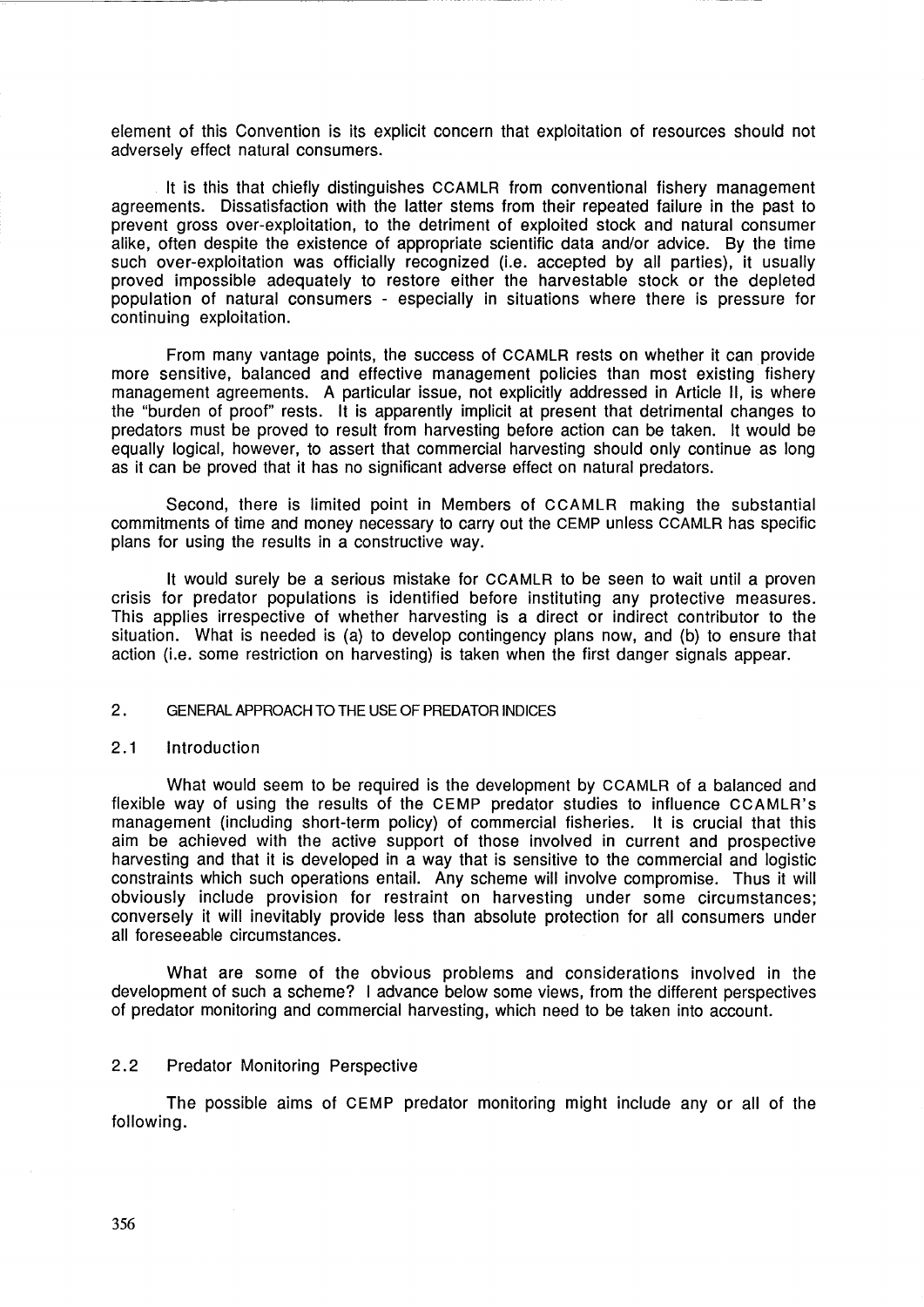- ( i) To detect changes in indices of the status (in either demographic or physiological (e.g. condition) respects) and/or reproductive performance of seabirds and seals.
- (ii) To relate these changes to indices of prey (at present krill) abundance and availability (to the predators}.
- (iii) To use predator indices, on the basis of relationships between predators and prey developed above, as a measure of (a) prey availability (to the predators) and (b) prey stock abundance.
- (iv) To use the predator indices to detect changes in food availability that result from commercial harvesting as distinct from changes due to natural fluctuations in the biological and physical environment.

In my judgement a realistic assessment of these aims is that:

- (i) should be possible for many species, sites and circumstances;
- (ii) may be possible for certain species at certain sites under favourable circumstances;
- (iii) (a) might be possible under optimum conditions;
	- (b) is unlikely to be possible even under optimum conditions; and
- (iv) is unlikely to be possible, unless under exceptional circumstances.

We should accept that proof, in terms of scientific evidence which would pass rigorous scrutiny, of commercial harvesting causing detriment to predators, is very unlikely. Even if it were obtained, it would probably come so long after the start of the causal problem as seriously to prejudice reversal of the situation within two to three decades (as required by Article 11 of the Convention).

We should also accept that, with our present knowledge of the dynamics of predator-prey interactions in the marine environment, evidence for short-term changes (year-to-year differences or trends over three to five years) will rarely be available even at 90%, let alone 95% levels of statistical significance (Croxall et al., 1988).

In addition, not all predator indices are equally important because not all parameters fulfil equally the criteria of relevance, accuracy and detectability. Furthermore, as more knowledge accumulates and/or more parameters are added to the CEMP, the relative importance of indices may change. Also, as more CEMP data become available there is likely to be a better chance of meaningful trends being detected. Important though such results may be, they will not replace the need for some kind of short-term assessment, permitting a finer-scale tuning of management policy.

Finally, it might not be too difficult (in theory) to incorporate predator indices into the management approaches being developed for fisheries directed at existing target species, where there are adequate data available to CCAMLR coming from the fishery itself. A fishery starting for a completely new target species would be a different matter, because there will be few, if any, data on which to base rational management. lt is, therefore, not unreasonable to plan to take greater note of changes in relevant predator indices concurrent with the start of a new fishery.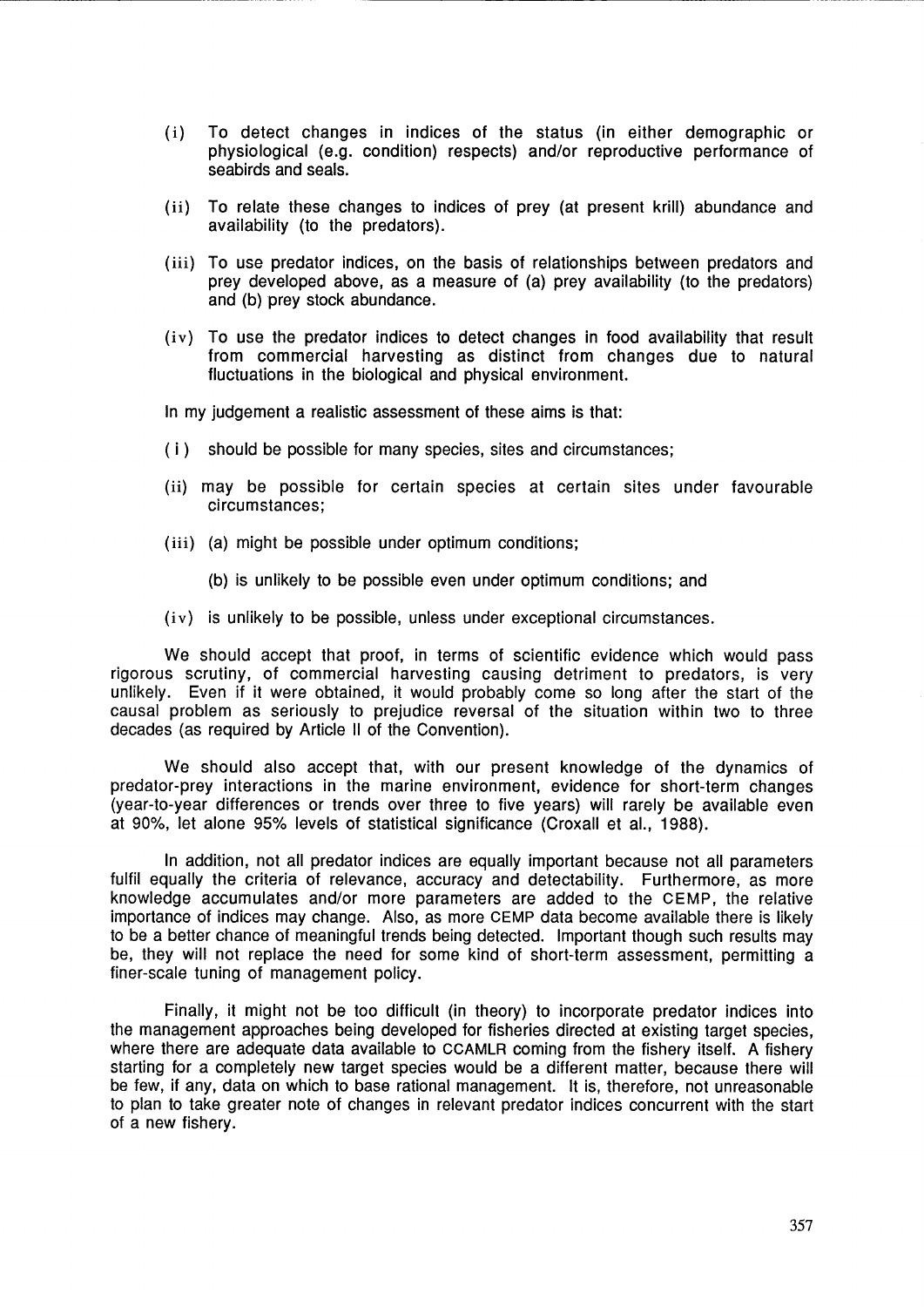## 2.3 Harvesting Perspective

Commercial harvesting, especially in the Southern Ocean, is a difficult and costly operation, where, nowadays, profit margins are usually small. Restrictions on the timing, location, or permitted catch levels of fishing may interfere with sensible, safe or effective fishing practice to the point where the fishery becomes uneconomic and therefore unsustainable. This may also eliminate one of the main sources of data for monitoring future trends in the prey.

-------------------------- -----

Indices of predator status/performance derived from study sites on the Antarctic Continent and perhaps Antarctic Peninsula are likely to be as much, if not more, affected by changes in the physical, rather than biological, environment (Croxall et al., 1988). Resulting difficulties in interpretation may, therefore, reduce their direct relevance to fisheries management.

Even if we accept that predator indices can theoretically reflect prey abundance/availability, in practical terms they do so over areas that are often not congruent with those for which prey stock assessments are carried out. Furthermore, prey abundance/availability and predator status/performance are unlikely to be coupled in linear fashion. Therefore, predator indices may be a poor guide to prey abundance/availability, except perhaps at more extreme values.

There is evidence that some predator populations in the Southern Ocean are currently increasing in numbers. If, as is likely, density-dependent factors ultimately limit population size (Croxall and Rothery, in press), indices of status and performance may show a negative trend when this happens. Uncritical interpretation could easily attribute such a trend to adverse effects of harvesting.

Finally, climatic trends have already been detected in the Antarctic and are likely to be an important feature of the next decades. The responses of predators and prey are likely to involve changes in abundance and reproductive performance. This will significantly complicate detecting any effects which might be ascribed to harvesting.

### 2. 4 Conclusions

Taking both sets of perspectives into account, what might be a reasonable set of conclusions for a sensible general approach?

First, if we wish to use indices of predator status/performance to influence fishery policy on a year-to-year basis, we need to develop a system that takes notice of changes where the likelihood of correctness is less than 95%, provided the required responses make appropriate allowance for our reduced certainty.

Second, it may be most profitable initially to develop a policy for incorporating predator indices into CCAMLR fisheries management for sub-Antarctic and Antarctic Peninsula areas. This may avoid much of the problem concerning the relative importance of physical and biological influences and would also concentrate on locations where significant harvesting is regularly occurring at present.

Third, the initial focus of attention should be on krill and krill-eating predators. This interaction is the most closely coupled of those available and must offer the best chance of developing a sensible policy. Doing this would facilitate extending the policy to less closely linked trophic interactions (e.g. between seabirds/seals and fish), including those hitherto largely unstudied (e.g. involving squid).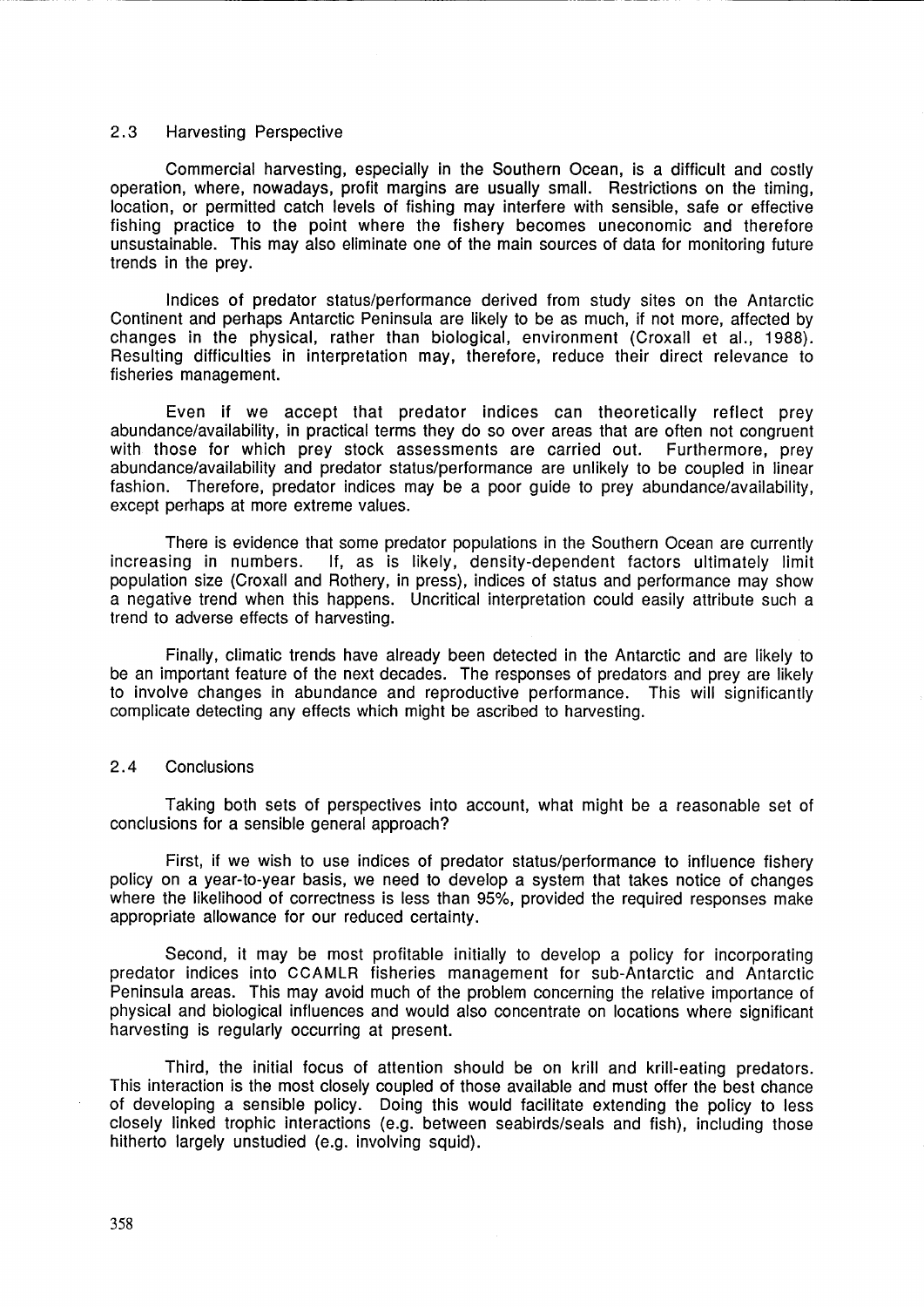Fourth, it is important that estimates of prey abundance/availability to predators be forthcoming as soon as possible and that these be as congruent as possible with the areas generating the predator indices. There is a particular need to ensure that broad-scale data (e.g. at the "stock" level) are complemented by fine-scale data (e.g.  $1^{\circ} \times 1/z^{\circ}$  squares), because it is the latter which are of greater relevance in assessing predator-prey interactions.

Fifth, until the nature of relationships between predator indices and prey abundance/availability are established, we need to be prepared to proceed on the assumption that changes in predator indices are reflecting changes in food availability, unless there is clear evidence to the contrary. Evidence from a wide variety of marine ecosystems provides examples of indices of predator population status and reproductive performance correlating with various indices of prey stock availability and abundance (see reviews in Croxall, 1987; Furness and Monaghan, 1987; Croxall and Rothery, in press). Such relationships certainly need investigating in more detail and there may be special problems where physical and environmental factors regularly exert stronger influences than biological ones, but the above assumption is probably a suitably conservative one from which to proceed.

Sixth, we should accept that there is a need to avoid harvesting exacerbating a situation where predator indices tell us that populations are performing poorly - even when there is no evidence that harvesting is, or has been, a contributory factor. The logic for this is that if predator populations are in trouble, any level of harvesting, if conducted at critical times and places, may have significant adverse effects.

### 3. SPECIFIC APPROACHES

lt is not intended to develop here a detailed formal scheme. Rather, the aim is to suggest one possible approach, which can then serve as a basis for discussion and development.

Consideration is confined to krill-eating predators and, inevitably, the perspective is chiefly that gained from work at Bird Island, South Georgia over the last 14 years. The emphasis is entirely on the detection and evaluation of short-term change.

3. 1 Outline of Approach

3.1 .1 Preparation

- ( i) Rank or group parameters according to relevance criteria.
- (ii) Also, using information on accuracy and detectability criteria, define the lowest level of significance that would constitute evidence of change for each parameter or group of parameters.

The process of formal ranking of parameters and definition of level at which changes would be regarded as significant will inevitably be somewhat arbitrary, especially in the present state of our knowledge. One alternative would be to take into account the information on relevance, accuracy and detectability at the assessment stage.

(iii) For each parameter, calculate magnitude of change, compared with last year and with average(s) of previous years. Determine level of statistical significance of change.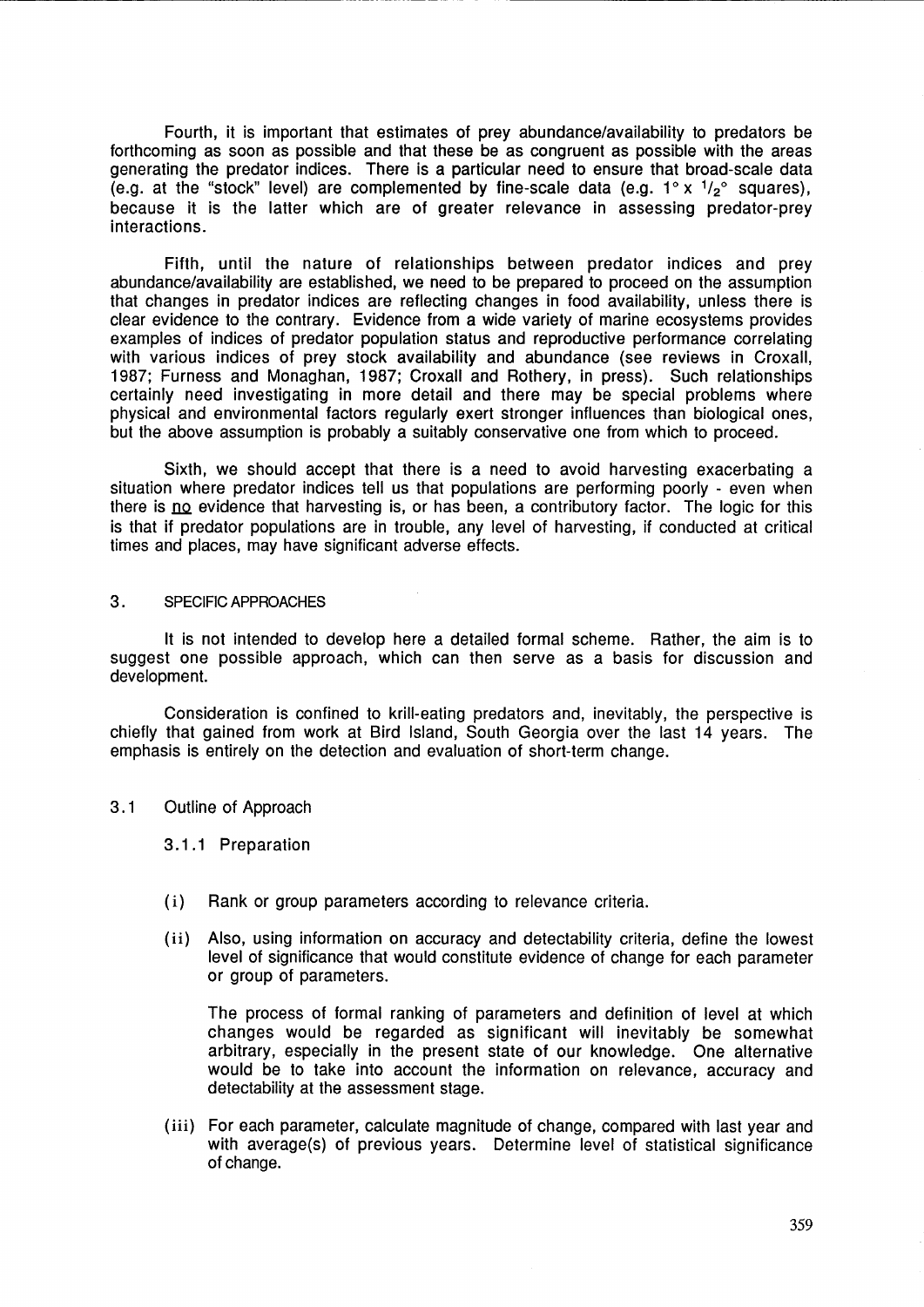## 3.1.2 Assessment

( i) For each species at each site, examine magnitude (and direction) of all significant changes and determine overall nature of predators' response to that years environmental circumstances.

------------------ - --------------------------------------- -

(ii) For each species at all sites {particularly within the same general area) and for all species monitored at each site, review overall pattern of responses.

## 3.1.3 Recommendations

Make recommendations for appropriate management action. This, and the preceding assessments, will obviously need to take into account additional information on:

- (i) the biological environmental background (e.g. current/recent diet of monitored species, current/recent prey stock assessments and level of commercial catches in each subarea);
- (ii) the physical environmental background (weather and climate prevailing during monitoring period); and
- {iii) the current status of the monitored species (e.g. population trend, latest demographic information, etc.).

## 3. 2 Evaluation of Parameters

The approach outlined here requires that, at some stage, parameters be evaluated. Croxall et al. {1988, pp. 278-281) assessed a variety of parameters, including all those currently selected by CCAMLR (1988). Based on this, parameters might be classified, in relation to their potential for detecting short-term changes, as follows.

- ( i) Potentially high relevance and of appropriate accuracy and detectability
	- (a) foraging trip duration;
	- (b) offspring growth rate and/or weight at independence (fledging/weaning).
- (ii) Potentially high relevance but with large interannual variation and/or difficult to acquire enough data
	- (a) diet;
	- (b) breeding success.
- (iii) Potentially lower relevance (because reflects a variety of influences over rather longer timespans) but easy to measure accurately
	- (a) adult weight (e.g. at arrival).
- (iv) Potentially lower relevance (reflects a variety of influences over much longer timespans) and difficult to obtain very accurate data
	- (a) demographic variables;
	- (b) breeding population size.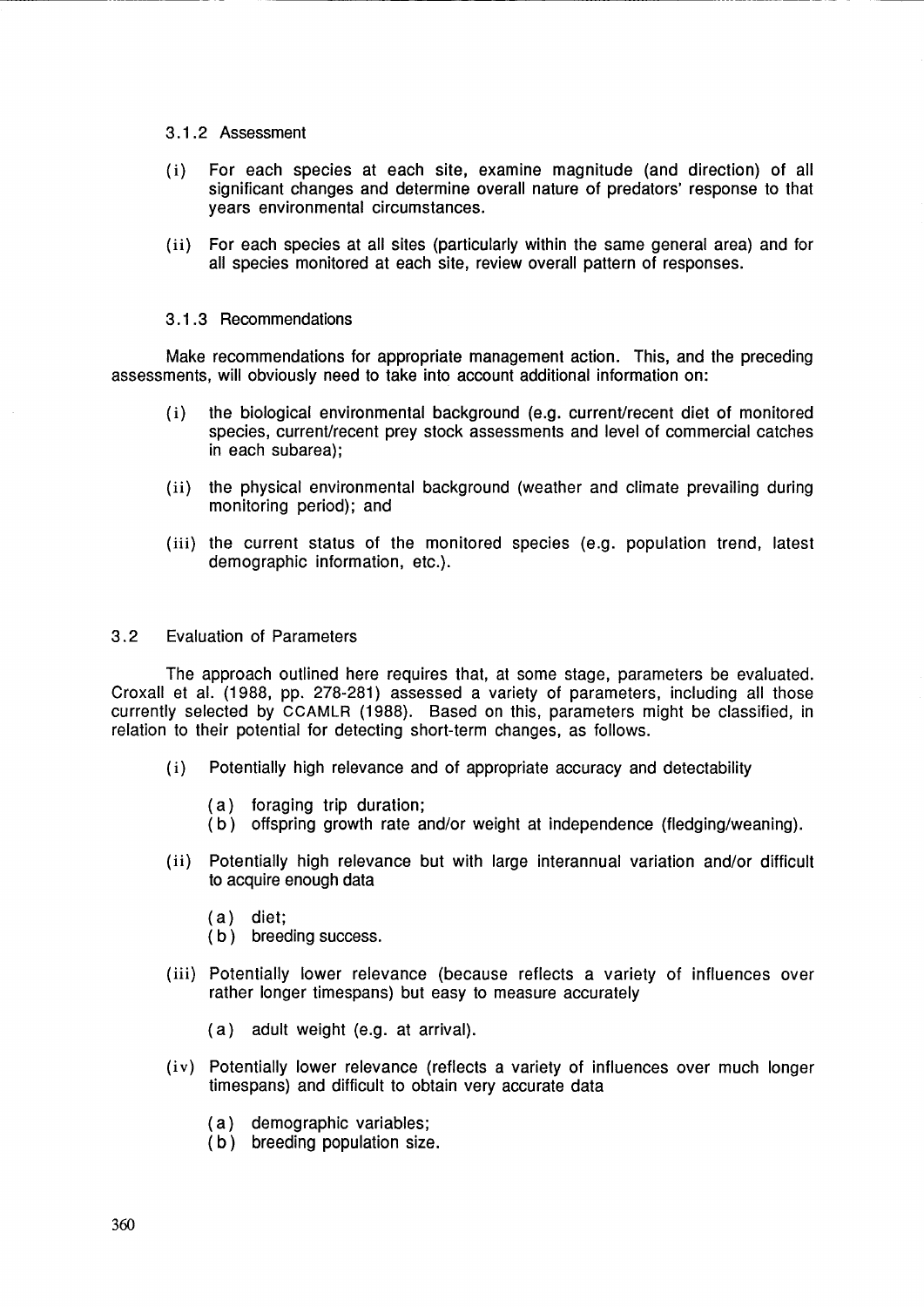Detailed demographic (including population trend) studies, however, should receive high priority; evidence of statistically significant trends (especially in vital rates) should be considered, in the context of the CEMP, as soon as it is available.

- ( v) Potentially high relevance, but apparently rather insensitive to environmental change
	- (a) clutch size;
	- (b) incubation shift duration (see Davis and Miller, in press);
	- (c) onshore attendance in fur seals.

An informal use of this, or any other parameter classification would simply give greater weight to changes in some parameters than others, particularly when considering the overall picture at the species and site level. A more formal approach would be to assign levels of significance at which changes in each parameter (or parameter group) would be accepted. Categories (ii) and (iv) above might be best regarded simply as vital background information.

## 3. 3 Recommendations for Management Action

The assessment procedure has three distinct elements. First, the evidence for change in monitored parameters is considered individually. Second, the overall pattern of changes within species, sites and areas is evaluated. Third, factors possibly influencing or correlated with these changes are reviewed.

Recommendations for management action are only likely to follow when there is evidence either of a broad scale general effect or of an acute effect at a more local level. The content of recommendations is likely to involve restrictions on the magnitude, timing and location (or some combination of these, perhaps involving effort limitation) of krill harvesting (Table 1).

Restricting the total catch in an area requires regular reporting of catches by all vessels and a system for informing them of the rate of progress towards the target catch. Checking the accuracy of catch reports is very difficult and imposing a catch limit, even in a subarea, is unlikely to be the most effective way of improving conditions for predators. Limiting the timing and location of fishing is easier to do, easier to monitor and, by avoiding times and places of greater likely impact on predators, more likely to have a significant effect.

Restricting fishing within the foraging radius of breeding fur seals and penguins, or confining fishing to areas downstream of the main predator breeding concentrations in a subarea, would be obvious possible actions. Closing the fishery at particular times could be used to avoid harvesting occurring simultaneously with times of critical energy requirements by predators. One such time might be while adults have dependent offspring. Critical periods for adults may also occur just before breeding starts and for juveniles when they become independent. Winter may generally be a time of reduced food availability. However, most predators are well dispersed at this time and it is difficult to identify any management actions which could be implemented effectively in winter.

Limitations on the timing of fishing may well be the most difficult for commercial operations to cope with. Thus fishing conditions may be better in some seasons than others; also fishing fleets have timetables involving fishing for other resources in other areas at fixed periods. Their capacity for flexibility may be severely limited and more so than in respect of modifying the location of fishing.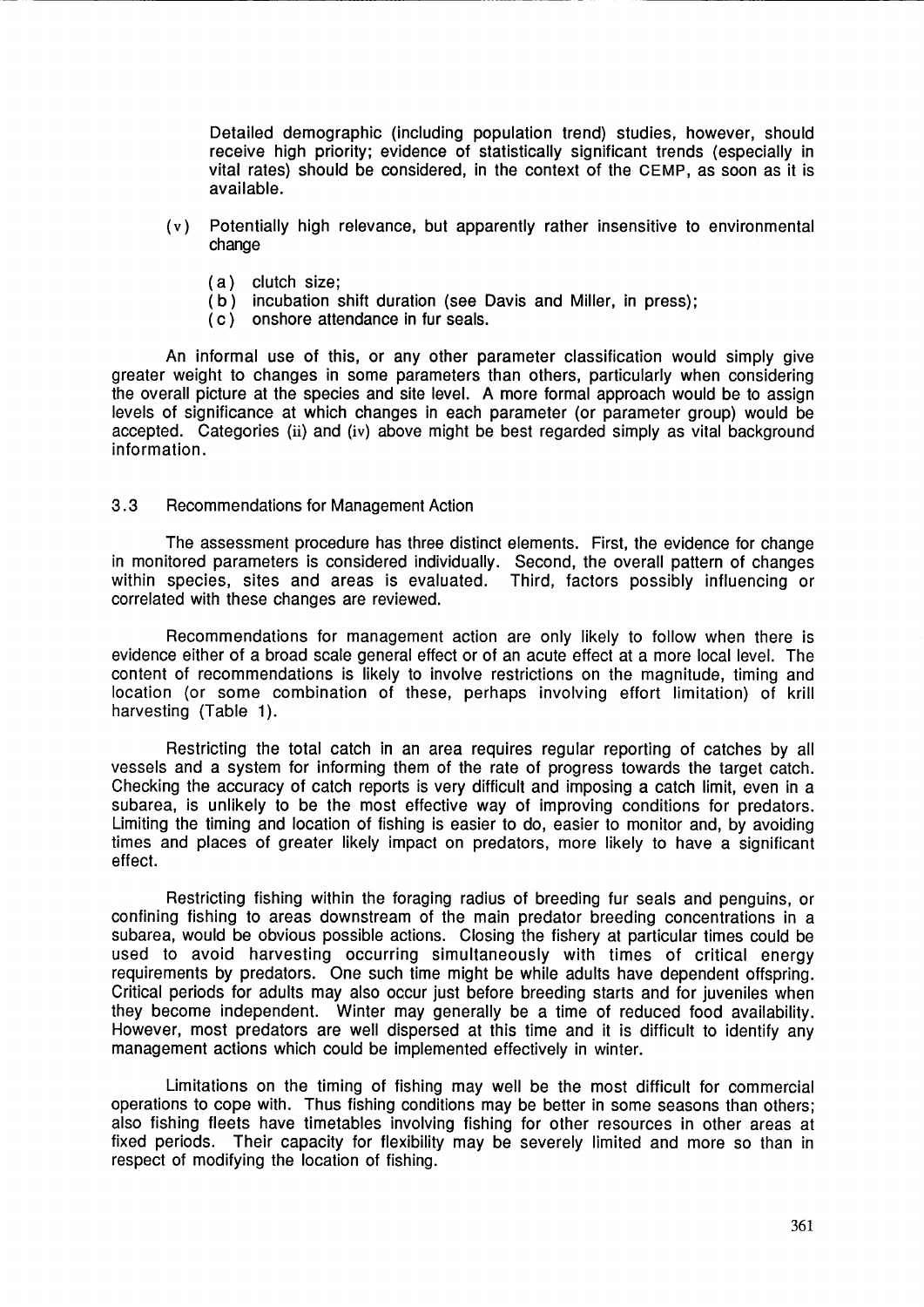The recommendations themselves need to be flexible in terms of the magnitude of the restriction they seek to impose. Some possible examples are shown in Table 2. The degree of restriction would obviously depend on the magnitude of the perceived problem but in many circumstances it would be prudent to start with a relatively modest restriction and adopt more severe ones if there are no signs of a change for the better.

#### 3.4 General

If CCAMLR adopts any strategy involving the evaluation of the results of predator monitoring in order to consider these in the context of fisheries management, then WG-CEMP will need annually to review and evaluate the predator data. They would provide detailed advice for the Scientific Committee to consider, as a basis for making appropriate recommendations to the Commission.

#### ACKNOWLEDGEMENTS

I thank lnigo Everson, John Gulland, Mike Harris and John Heap for helpful comment and discussion.

### LITERATURE CITED

BIOMASS. 1980. BIOMASS Report Series 8. Antarctic Bird Biology. p. 21.

- BIOMASS. 1982. BIOMASS Handbook No. 19. Monitoring Studies of Seabirds. p. 13.
- CCAMLR. 1985. Report of the Fourth Meeting of the Scientific Committee. Annex 7. Report of the Ad Hoc Working Group on Ecosystem Monitoring. SC-CAMLR-IV, Hobart, Australia.
- CCAMLR. 1986. Report of the Fifth Meeting of the Scientific Committee. Annex 6. Report of the Working Group on the CCAMLR Ecosystem Monitoring Program. SC-CAMLR-V, Hobart, Australia.
- CCAMLR. 1988. Standard Methods for Monitoring Parameters of Predatory Species. CCAMLR, Hobart. p. 61.

CROXALL, J.P. 1987. Conclusions. In: CROXALL, J.P. (Ed.). Seabirds: Feeding Ecology and Role in Marine Ecosystems. Cambridge: Cambridge University Press. pp. 369-381.

- CROXALL, J.P. and P. ROTHERY. In press. Population regulation of seabirds and implications of their demography for conservation. In: PERRINS, C.M, J.D. LEBRETON and G.M. HERONS (Eds). Bird Population Studies: Their Relevance to Conservation and Management. Oxford: Oxford University Press.
- CROXALL, J.P. T.S. MCCANN, P.A. PRINCE and P. ROTHERY. 1988. Reproductive performance of seabirds and seals at South Georgia and Signy Island, South Orkney Islands, 1976-1987: Implications for Southern Ocean monitoring studies. In: SAHRHAGE, D. (Ed). Antarctic Ocean and Resources Variability. Berlin: Springer-Verlag. (Ed). Antarctic Ocean and Resources Variability. pp. 261-285.
- DAVIS, L.S. and G.M. MILLER. In press. Foraging patterns of Adelie penguins during the incubation period. In: DAVIS, L.S. and J.T. DARBY (Eds). Penguin Biology. Orlando, Florida: Academic Press.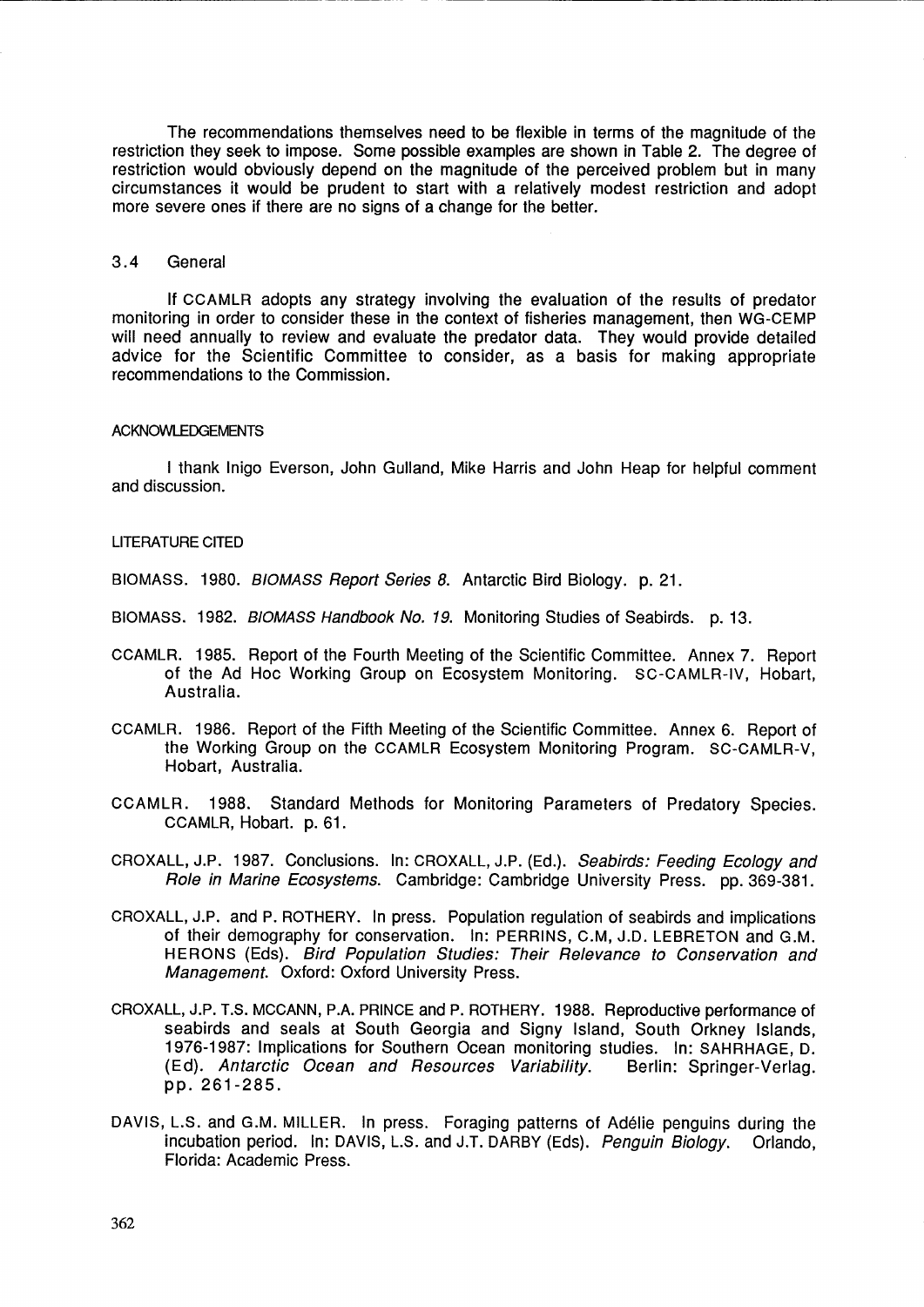FURNESS, R.W. and P. MONAGHAN. 1987. Seabird Ecology. Glasgow: Blackie.

-------------- - ---------------------------------- -- -

SCAR. 1979. Fifteenth Meeting of SCAR, Chamonix, 16-26 May 1978. Appendix A. Working Group on Biology. Polar Record 19: 304-312.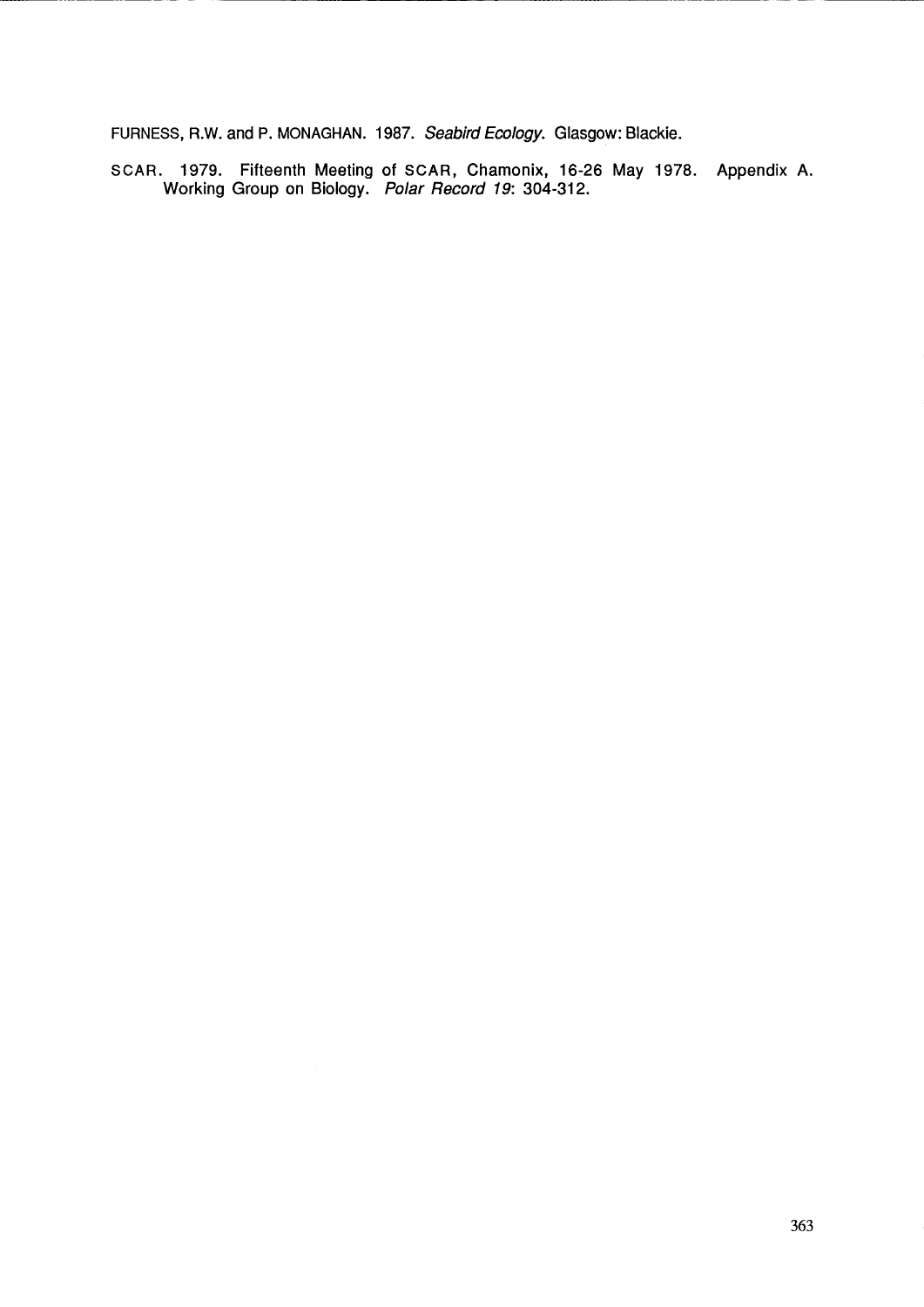Table 1: Practical considerations relating to applying restrictions on commercial harvesting.

π,

----------------------------------

|                            | Feasibility of                     |                                          |                                        |                                        |
|----------------------------|------------------------------------|------------------------------------------|----------------------------------------|----------------------------------------|
| Restriction<br>on Catch    | Implementation                     | Monitoring<br>Compliance                 | <b>Consequences</b><br>for Fishery     | Probability<br>-of<br>Aiding Predators |
| Size<br>Timing<br>Location | Moderate-difficult<br>Easy<br>Easy | <b>Difficult</b><br>Moderate<br>Moderate | Moderate<br><b>Serious</b><br>Moderate | Low<br>Moderate<br>Moderate-good       |

Table 2: Examples of measures of differing degrees of restriction on commercial harvesting.

| <b>Restriction on Catch</b>       | Increasing Intensity of Restriction                   |                                                 |                              |  |
|-----------------------------------|-------------------------------------------------------|-------------------------------------------------|------------------------------|--|
|                                   |                                                       |                                                 |                              |  |
| <b>Size</b><br>Timing<br>Location | 30% reduction<br>Not Jan-Mar<br>Downstream in subarea | 60% reduction<br>Not Dec-April<br>Close subarea | Zero<br>Closed<br>Close area |  |